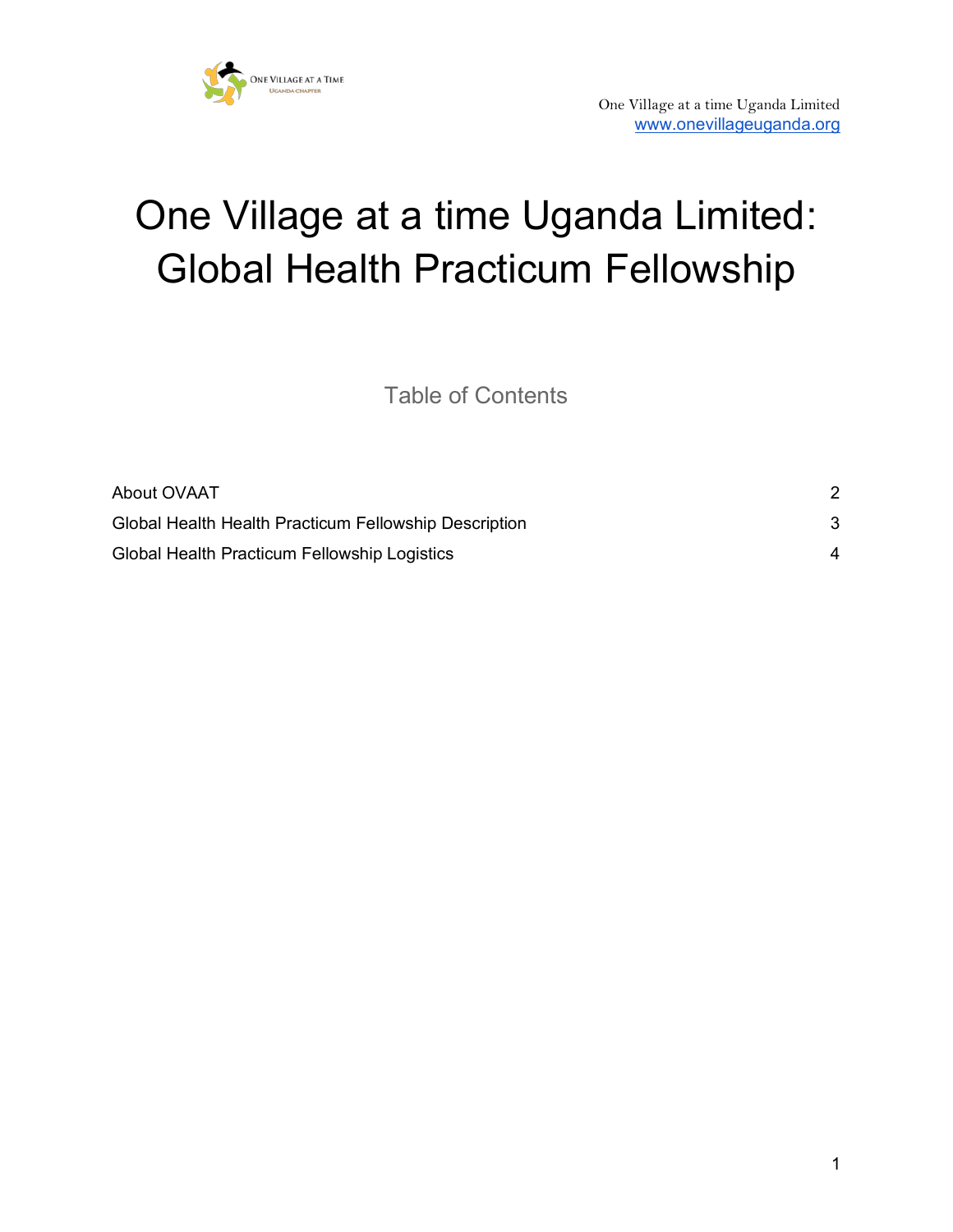

# <span id="page-1-0"></span>About OVAAT

One Village at a time Uganda Chapter (OVAAT) is a registered NGO with the Ugandan and it is Government by individuals who have a passion for making a difference in the lives of people globally starting with one village at a time. So, at OVAAT, development is more than a passion or a calling. It's a profession. Doing it well takes experience, ingenuity and a stubborn insistence that tomorrow's work must be better than todays. We take a promising new way of powering a village in Uganda and adapt it to a village in a developed country. We embrace project management as a discipline, not an afterthought, so our clients get maximum impact for minimum risk. And we think big, about applying lessons learned across all of our projects, about bridging the gap between segregated technical fields and about forging partnerships that unite the world's best minds to solve its toughest problems

OVAAT operates a medical clinic, Naigobya Health Center, that provides basic primary health care to a catchment area in Luuka District that consists of about 40,000 people living across 62 rural villages. OVAAT has treated around 20,000 patients over the last three years at Naigobya Health Center, where we implement clinical research studies, execute targeted public health interventions, and cultivate social enterprises to target social and cultural determinants of health. OVAAT Operates a youth resource Centre where youth are empowered to take care of their health and development needs. Every weekend-Sunday evening, the Youth Resource Centre brings together youth especially young girls between the ages of 13 to 20 to interact as a way to reduce stigma and provide peer to peer support, sensitize the youth on sexual reproductive health knowledge and rights and engage young people in sport activities to build strong relationships among the youth and bring back joy and laughter in the hearts of the stressed and depressed youth. During these sessions the youth always get family planning menstrual hygiene knowledge, and gadgets and screen for different Sexually Transmitted infections.

OVAAT is committed to increasing access to healthcare services and public health resources for some of the world's most vulnerable communities. We are an interdisciplinary team of passionate and self-directed global citizens who strive to eliminate the health obstacles by using evidencebased, scientifically proven interventions.

#### **Our Vision**

Empowered, Healthy and Productive households in Ugandan communities

#### **Our Mission**

To promote meaningful change around Ugandan communities to help people live healthier, more productive, and more independent lives

#### **Strategic Objectives**

- 1. To Empower youth to respond to their health and development needs
- 2. To strengthen maternal health community initiatives
- 3. To promote quality child health provision at all levels

#### **Our Core Values**

Open mindedness, Responsive, Integrity, Value for people, Equity/Equality. Respect for gender and other forms of diversity Professionalism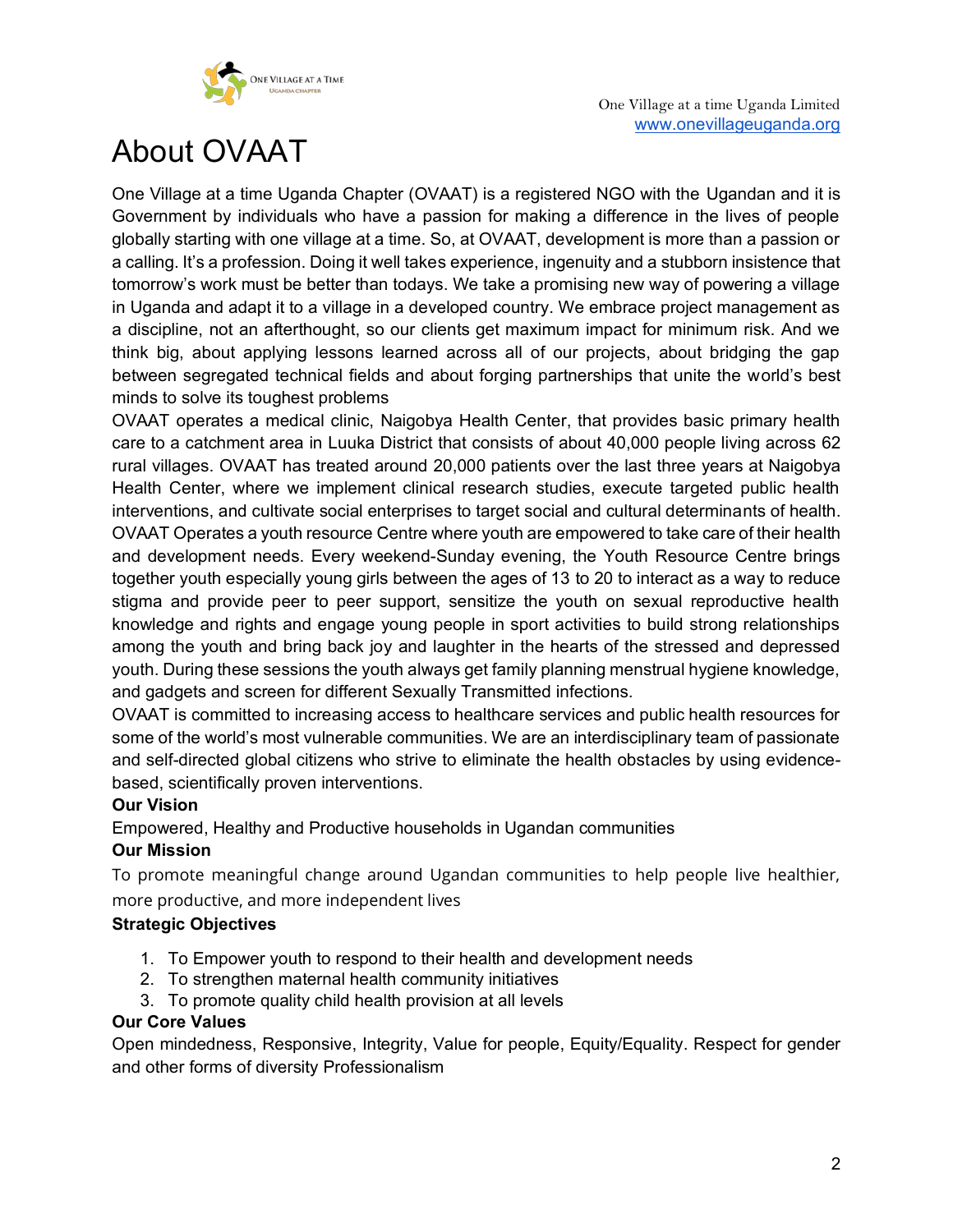

## <span id="page-2-0"></span>Global Health Practicum Fellowship Description

#### **About the Global Health Practicum Fellowship:**

OVAAT Global Health Practicum Fellowship gives self-directed students a unique opportunity to work on an intercultural team for an immersive collaborative project on a customized global health project.

Fellows will be living in Naigobya Village in Uganda for six weeks with students from many teams to implement their projects, which can consist of research, community educational programs, and/or direct project implementation. Before their six-week experience, fellows will have the opportunity to work with global health practitioners to conceptualize, develop, and prepare for their projects. They will also receive three virtual sessions of pre-orientation cultural training. During the fellowship, participants will also benefit from global health didactics weekly and receive daily mentoring and supervision from the OVAAT team. If the fellows wish to publish their findings or otherwise follow-up on their project, OVAT team will continue mentorship.

The fellowship program works to increase global health awareness, educate peers on global health issues, encourage students to reach out for global health opportunities, and raise funds for a specific global health topic, interventions, and resources.

#### **Purpose of the Global Health Experiential Fellowship:**

We seek to provide fellows with the opportunity to build a platform to advance their careers through developing their skills in intercultural collaboration, organizational management, leadership, and research. Our goal is to provide an immersive, equitable, and life-changing experience, which allows fellows to learn about issues in global health from local communities and with guidance from relevant mentors. We anticipate that the relationships and networks that fellows form over their immersive experience will last over many years and be a resource for your personal and professional development.

#### **Benefits of Being a Global Health Practicum Fellow:**

- Unique, competitive fellowship in global health
- Develop cultural responsiveness and competency
- Gain research experience with support from global health and public health professionals
- Introduction to implementation science and global health practice
- Immersive six-week experience in a new culture
- Option of participating in optional trips to see natural wonders, including safaris

#### ● Certified certificate from Ministry of Health in Uganda

#### **Requirements & Eligibility Criteria of the Global Health Practicum Fellowship:**

- 1. Enrolled in an undergraduate or graduate degree program; students from all backgrounds are welcome.
- 2. Have innate passion for global social justice, provide healthcare to vulnerable communities, and determine the root causes of health inequities and equality.
- 3. A team builder (with attention and focus on forming groups), as well as a team player with passion for cultivating communities motivated to take action.
- 4. Able to take ownership of coordinating in-person programming and work and learn remotely with support from the central leadership of OVAAT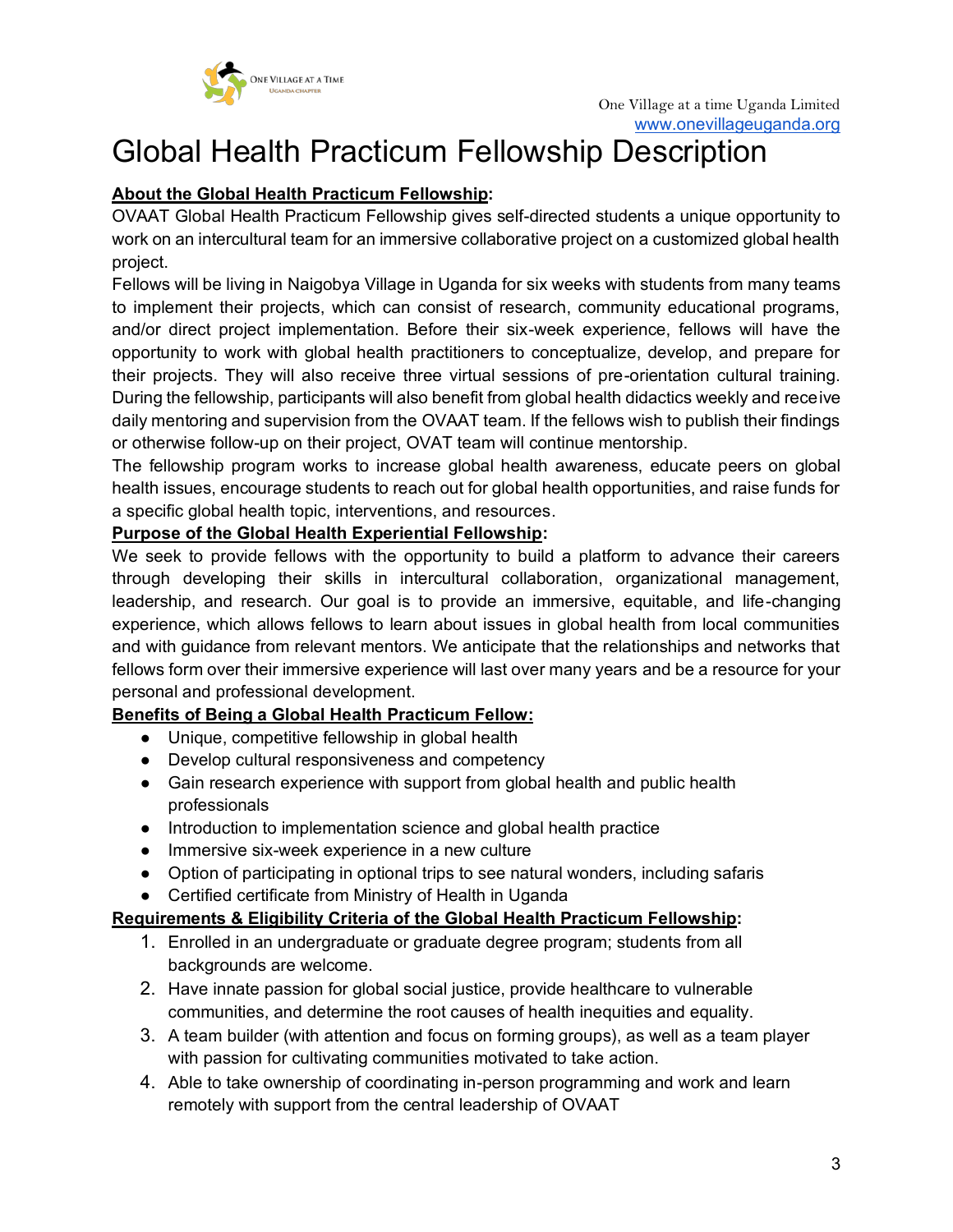

#### **Objectives of the Global Health Practicum Fellowship:**

- 1. Fellows will deepen their understanding of the topic of the project for which their Chapters are conducting. Fellows should become up to date on current best practices and available literature. Fellows will undertake a combination of self-directed and directed learning.
- 2. Fellows will build relationships with students and community members from different cultural and ethnic backgrounds. Fellows will develop an understanding of a wider variety of human experience and condition.
- 3. Fellows will be motivated to become a strong advocate for global equity and be motivated by a sense of fairness and justice to help empower the globally marginalized.

#### **Conditions of the Fellowship:**

- 1. OVAAT will provide advisors relevant expertise in the field. Advisors will help supervise the construction and implementation of the project.
- 2. Fellows are expected to commit 40 hours each week to accomplish the relevant tasks of the fellowship.
- 3. Fellows are not entitled to wages or any monetary compensation for the time spent in the fellowship.
- 4. OVAAT will provide accommodation, food, transportation, water, airport pick-up, and security at a subsidized fee on both the weekdays and weekends to fellows for the duration of the fellowship.
- 5. OVAAT will provide necessary project implementation costs, such as hiring community health workers, project-related transportation.
- 6. OVAAT will provide weekly global health didactics and guest lectures at no extra tuition.
- 7. OVAAT will NOT provide costs for IRB approvals (if your team wishes to publish their research in a scientific journal), visa, health insurance, travel medicine appointments, optional weekend costs, post-fellowship safari, and airplane tickets.

### <span id="page-3-0"></span>Global Health Practicum Fellowship Logistics

#### **Fellowship Contact Information:**

**Fellowship Director:** Mr. Moses Kyangwa Email: [moses@onevillageuganda.org](mailto:moses@onevillageuganda.org) Phone: +256777801429

Fellows may contact Moses Kyangwa at any time for questions

**Term:** The term of this fellowship is from **July 20th, 2022 to August 20th, 2022**

**Vision**: Equip future advocates and practitioners in global equity with intercultural understanding, project management skills, and global health and leadership experience.